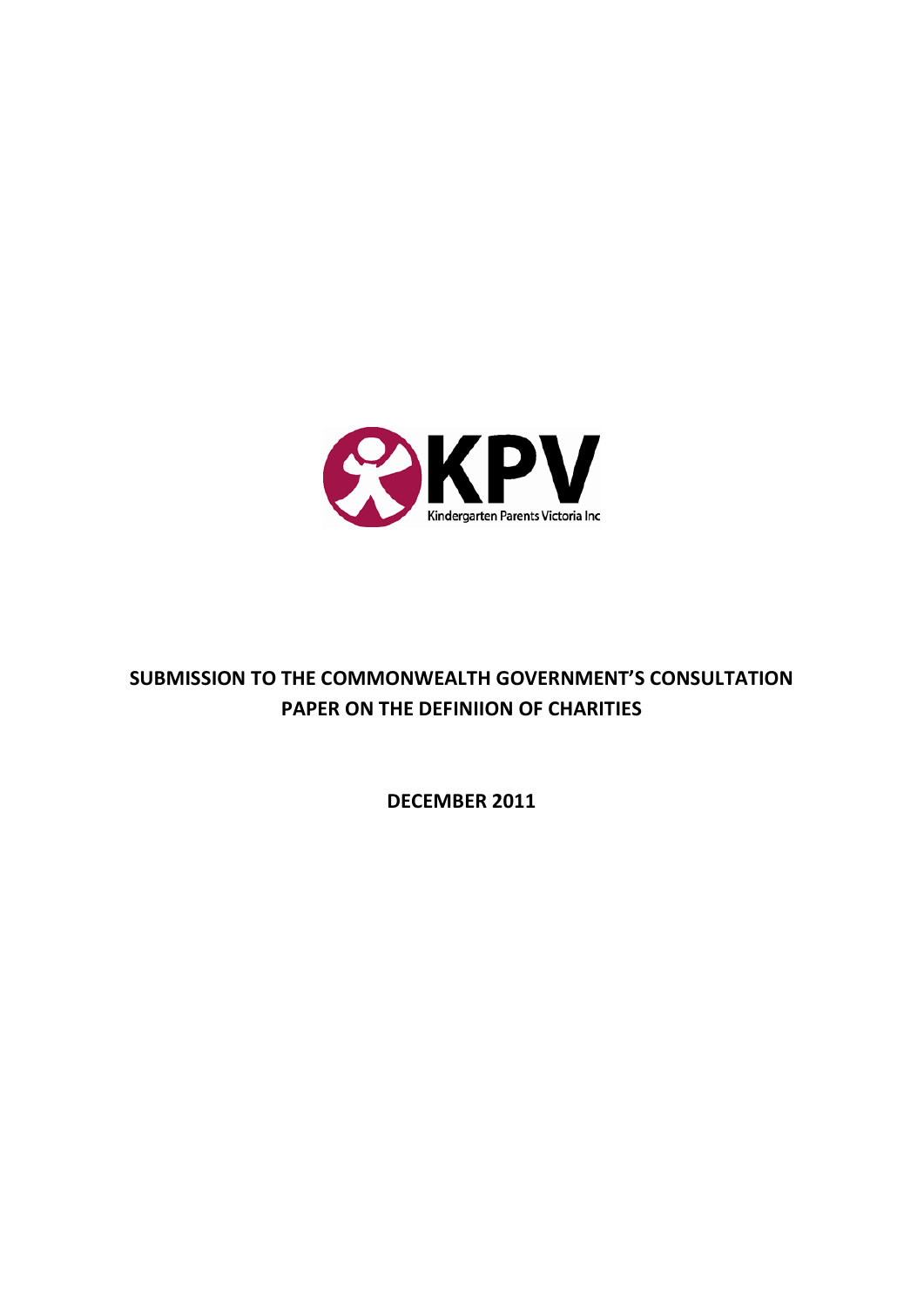# **Introduction**

Kindergarten Parents Victoria (KPV) is the peak organisation representing the voice of parents in quality early childhood education for Victorian children. Our membership represents over 1,200 early childhood education and care providers such as independent kindergartens, cluster managers, long day care services, integrated services and local governments. We advocate for quality early childhood education for all children and their families.

Over the past 20 years, KPV has worked with parents, kindergarten committees of management, government and other key stakeholders and peak bodies in the early childhood services sector to ensure that Victoria is leading the way in the provision of quality early childhood services to children and that these services are accessible and affordable for families.

Our collaborative approach to advocacy and service development has ensured that KPV is working alongside organisations such as the Victorian Council of Social Services (VCOSS), Gowrie Victoria, FKA Children"s Services, Municipal Association of Victoria (MAV), Australian Education Union, Early Childhood Intervention Association, Noah"s Ark, Playgroup Victoria, Community Childcare Victoria, WorkSafe Victoria, Monash University and Berry Street to provide a unified voice for change and development. KPV is a wellrespected organisation within the early childhood education sector, ranked highly for its commitment, professionalism and expertise on all matters relating to early childhood services.

# **About this submission**

KPV welcomes the opportunity to present this submission to the Commonwealth government"s consultation on developing a statutory definition of charity. This submission is informed by KPV"s own experience as a not-for-profit peak body and the experience of its member organisations that are unable to access the taxation and other benefits available to a charitable organisation, due to the current definition of a charity and the narrowly defined eligibility criteria for accessing PBI and DGR endorsements.

KPV hopes that this consultation process will pave the way for the modernisation of the definition of a charity and the eligibility criteria surrounding access to many of the tax concessions. This is critical for the viability of many non-profit organisations within our sector, who are striving to achieve the best outcomes for the children within their communities, in an environment of ever increasing demand for services, ever shrinking resources, and ever increasing compliance requirements.

KPV welcomes the inclusion of advancement of education as a charitable purpose and the clarification that advancement of social, or community welfare, includes the care of and the support and protection of children and young people and in particular the provision of child care services. Our response to specific questions in the discussion paper, that are relevant to our business and our member organisations, is provided below: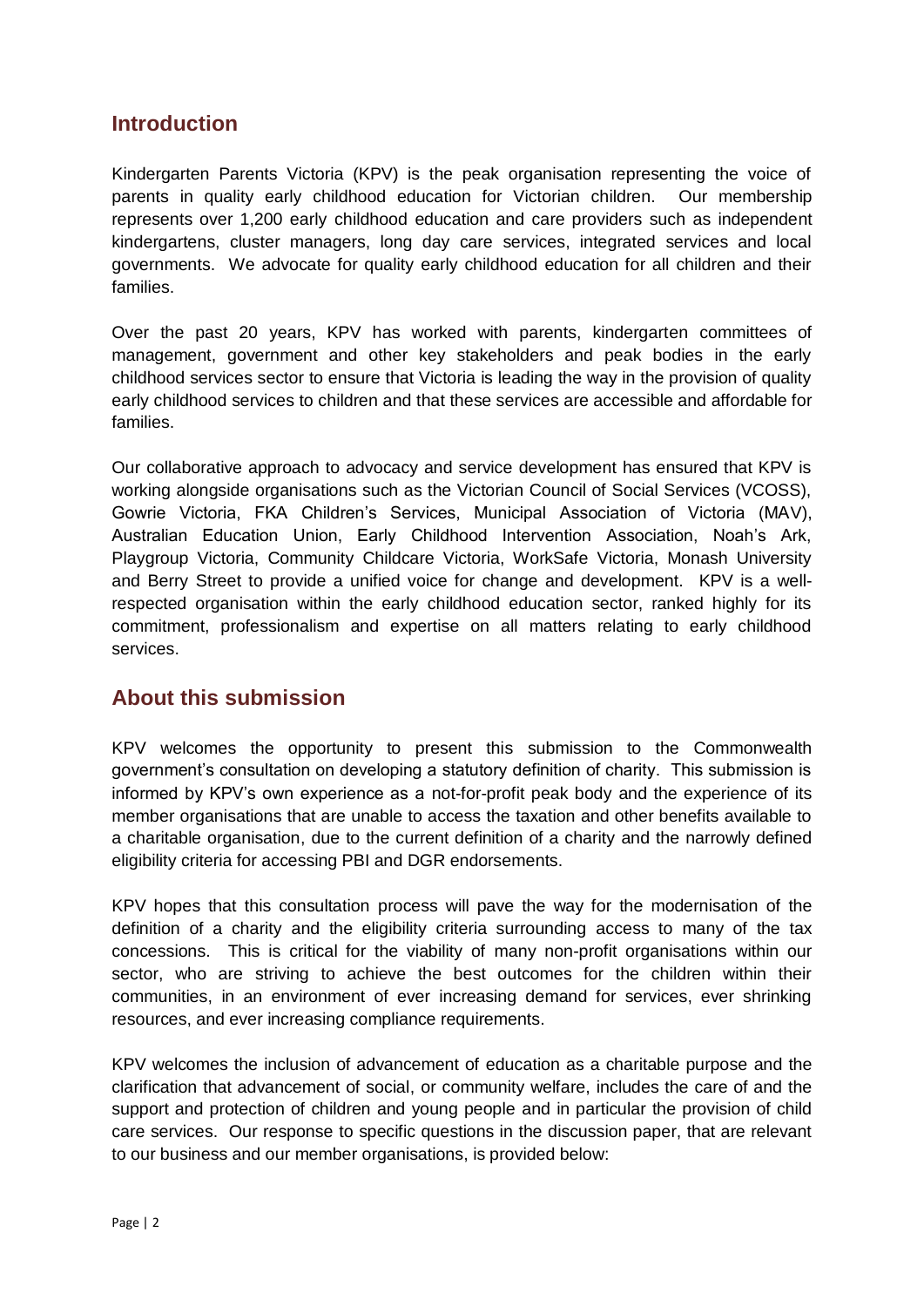### **Question 1: Dominant purpose**

The use of the term "dominant purpose" came under considerable scrutiny during the earlier consultations undertaken by the ATO and the test that would be applied to prove the dominance of a purpose, relative to a whole range of purposes, for which an organisation may be established.

The proposal to use the term "exclusively charitable purpose", in our view, does not provide greater clarity regarding the intent of the legislation and can be misleading in terms of defining what an 'exclusive purpose' is.

We note the use of the term 'charitable purpose only' in the legislations of Wales, Ireland, and Northern Ireland and the use of the terms "main" or "predominant" in recent High court decisions which, in our view, provide more clarity about the meaning of charity.

# **Question 2: Peak bodies**

KPV would recommend that to clarify this matter, which has caused considerable problems for peak bodies in the past, the legislative definition of a charity should clearly state that peak bodies can be charities. Failing to do so and instead relying on the NSW Administrative Tribunal"s decision to clarify the intent of the legislation, creates issues of jurisdiction and the binding nature of a decision by an Administrative Tribunal on a higher court in Australia.

On a related issue, it is disappointing that the current proposal to modernise the definition of charity does not include a definition of Public Benevolent Institutions (PBI). Access to the range of tax concessions currently available to charitable organisations is contingent upon the organisation being endorsed as a PBI. The current definition of PBIs, one of the major categories of organisations eligible to receive tax deductible gifts and FBT exemption under income tax law, requires an organisation to be providing "direct relief" to the needy.

This Common Law definition of a PBI is archaic and very narrowly defined and not relevant to the way in which charities have evolved over time and operate in modern times. The modernisation of the definition of charity alone, without a corresponding effort to modernise all other related aspects that apply to a charity and determine its eligibility to access tax concessions is not only a piecemeal approach, it also fails to utilise the opportunity for a comprehensive review of the taxation issues affecting charitable organisations.

The lack of access to the whole range of tax concessions available to a PBI impacts on the ability of these charities in many different ways:

 Such organisations are excluded from receiving philanthropic funding from trusts or foundations, which will only make a grant to organisations with DGR status, as well as receiving funding from individuals who seek a tax deduction for their gift. Critical research and project work, to provide a strong evidentiary base for advocacy work, is hampered as a result.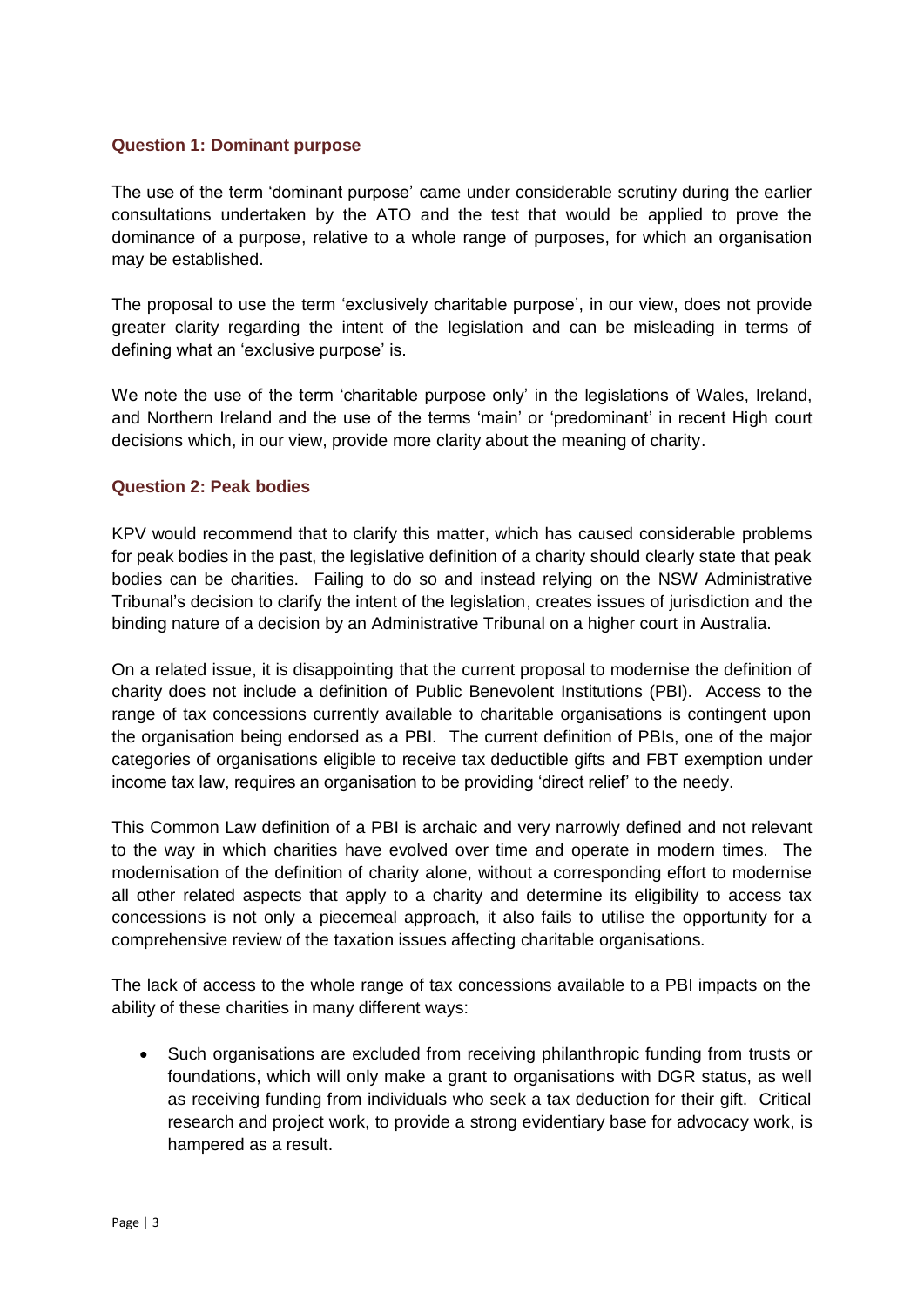These not-for-profit organisations compete in the same market as organisations with a PBI status for their staff and lack the ability to attract good staff due to their inability to offer attractive salary packaging benefits.

KPV recommends that:

- The government should explicitly state in the statutory definition of charities that peak bodies can be charities.
- In addition, the government should review the range of taxation benefits and concessions available to charities. Where a non-profit-organisation has demonstrated, to the satisfaction of the ACNC, that its main or predominant purpose is charitable and for the public benefit, in addition to being classified as a charity, it should also be able to qualify as a PBI.
- Access to PBI should not be restricted only on the basis that an organisation does not directly provide service to the needy.

# **Question 6: 'For the public benefit'**

KPV would recommend a broad based definition of the term "for the public benefit" with guidance material providing clarification for ease of interpretation. Care must be taken to ensure that the definition does not limit organisations that are not perceived as providing practical benefits so that these organisations are not disadvantaged as a result.

# **Questions 7 and 8: Presumption of public benefit**

KPV does not support the removal of the presumption of public benefit on two grounds. There is not enough evidence to support the claim in paragraph 83 of the discussion paper that altering the presumption of public benefit may not increase the compliance costs for most charities. At the same time, there is no evidence to support the claim in paragraph 79 that the presumption means that a government authority, in this case the ACNC must, in seeking to regulate and enforce the law, rebut the presumption of public benefit which can often be administratively difficult. It appears that in trying to minimise the administrative burden on the ACNC, the government is seeking to shift the costs and burden to an already stretched charity sector. Instead of removing the presumption of public benefit, KPV recommends that the government provide further clarification regarding disqualifying factors, which may lead to the rebuttal of the presumption by the ACNC. The resources that would otherwise be invested in the ACNC, to support organisations to demonstrate public benefit on an ongoing basis, would also be saved as a result.

# **Question 10 and 11: Activities of a charity**

As long as the activities undertaken by a charity are considered in the context of its main or predominant purpose, KPV sees no issues with the requirement that the activities of a charity be in furtherance, or in aid of, its charitable purposes. The approach adopted by overseas jurisdictions in not including an activities condition in their statutory definitions, but providing provisions strengthening the requirement that the activities of the charity must be in furtherance of its charitable purpose is supported.